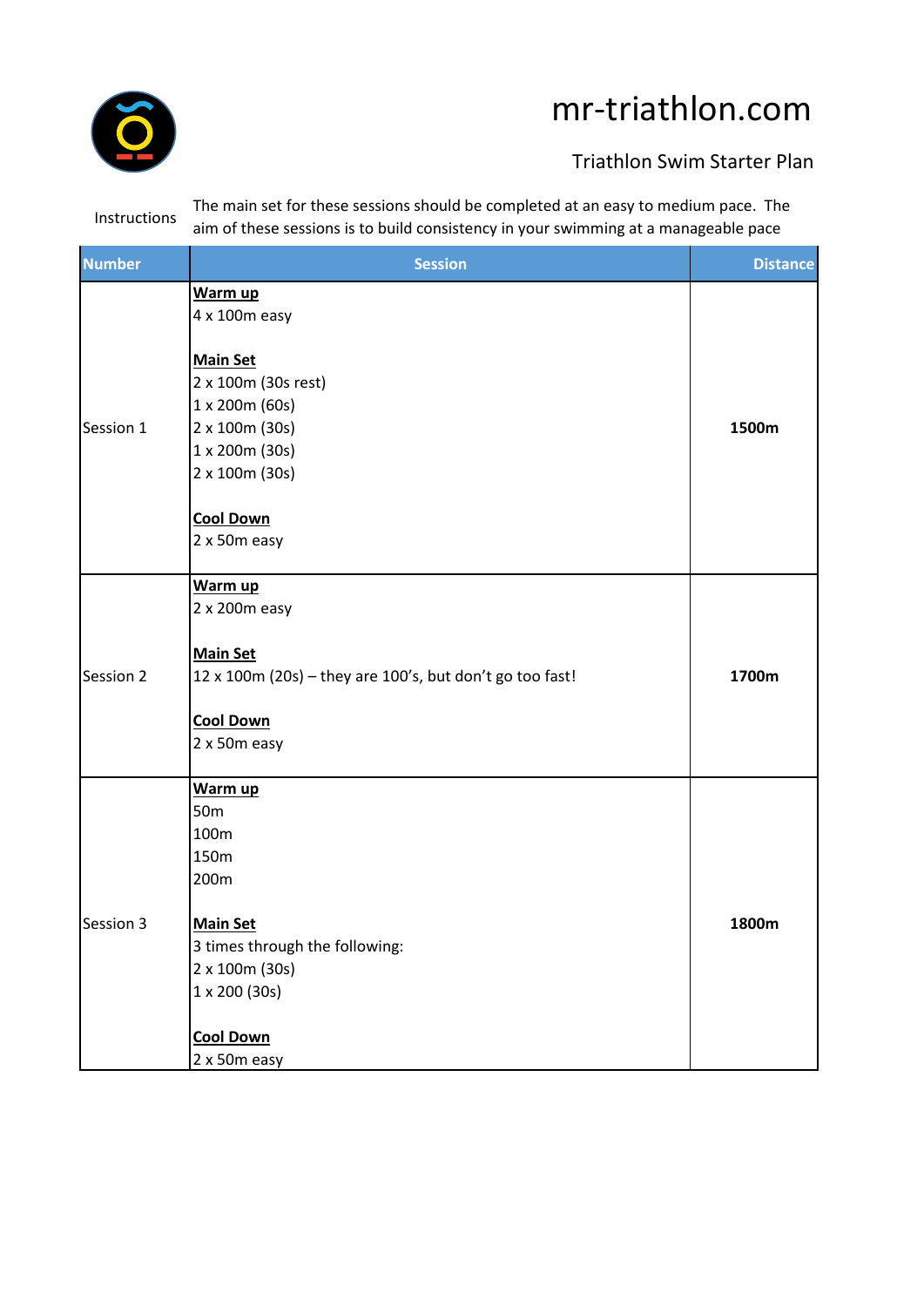|           | Warm Up                     |       |
|-----------|-----------------------------|-------|
|           | $2 \times 50$               |       |
|           | $2 \times 100$              |       |
|           | $2 \times 200$              |       |
|           |                             |       |
|           | <b>Main Set</b>             |       |
|           | $1 \times 100 (30)$         |       |
|           | $1 \times 200 (30)$         |       |
| Session 4 | $1 \times 300 (30)$         | 2000m |
|           | $1 \times 300 (30)$         |       |
|           | $1 \times 200 (30)$         |       |
|           | $1 \times 100 (30)$         |       |
|           |                             |       |
|           | <b>Cool Down</b>            |       |
|           | $2 \times 50$ easy          |       |
|           |                             |       |
|           | <b>Warm Up</b>              |       |
|           | 2 x 100m FC                 |       |
|           | 2 x 75m FC                  |       |
|           | 2 x 50m (fast, easy)        |       |
|           |                             |       |
|           | <b>Main Set</b>             |       |
|           | 2 x 250 (30)                |       |
| Session 5 | $2 \times 200 (30)$         | 2150m |
|           | $2 \times 150 (30)$         |       |
|           | $2 \times 100 (30)$         |       |
|           | $2 \times 50 (30)$          |       |
|           |                             |       |
|           | <b>Cool Down</b>            |       |
|           | 2 x 50m easy                |       |
|           |                             |       |
|           | <b>Warm Up</b>              |       |
|           | 300 easy                    |       |
|           | 200 easy                    |       |
|           | 100 easy                    |       |
| Session 6 |                             | 2100m |
|           | <b>Main Set</b>             |       |
|           | 5 x 200 (30)                |       |
|           | 5 x 100 (30)                |       |
|           |                             |       |
|           | Main Set - No Warm Up Today |       |
|           | 3 x 100 (30)                |       |
| Session 7 | $1 \times 300(30)$          |       |
|           | 3 x 100 (30)                |       |
|           | 1 x 400 (30)                | 2100m |
|           | 3 x 100 (30)                |       |
|           | $1 \times 500$ (30)         |       |
|           |                             |       |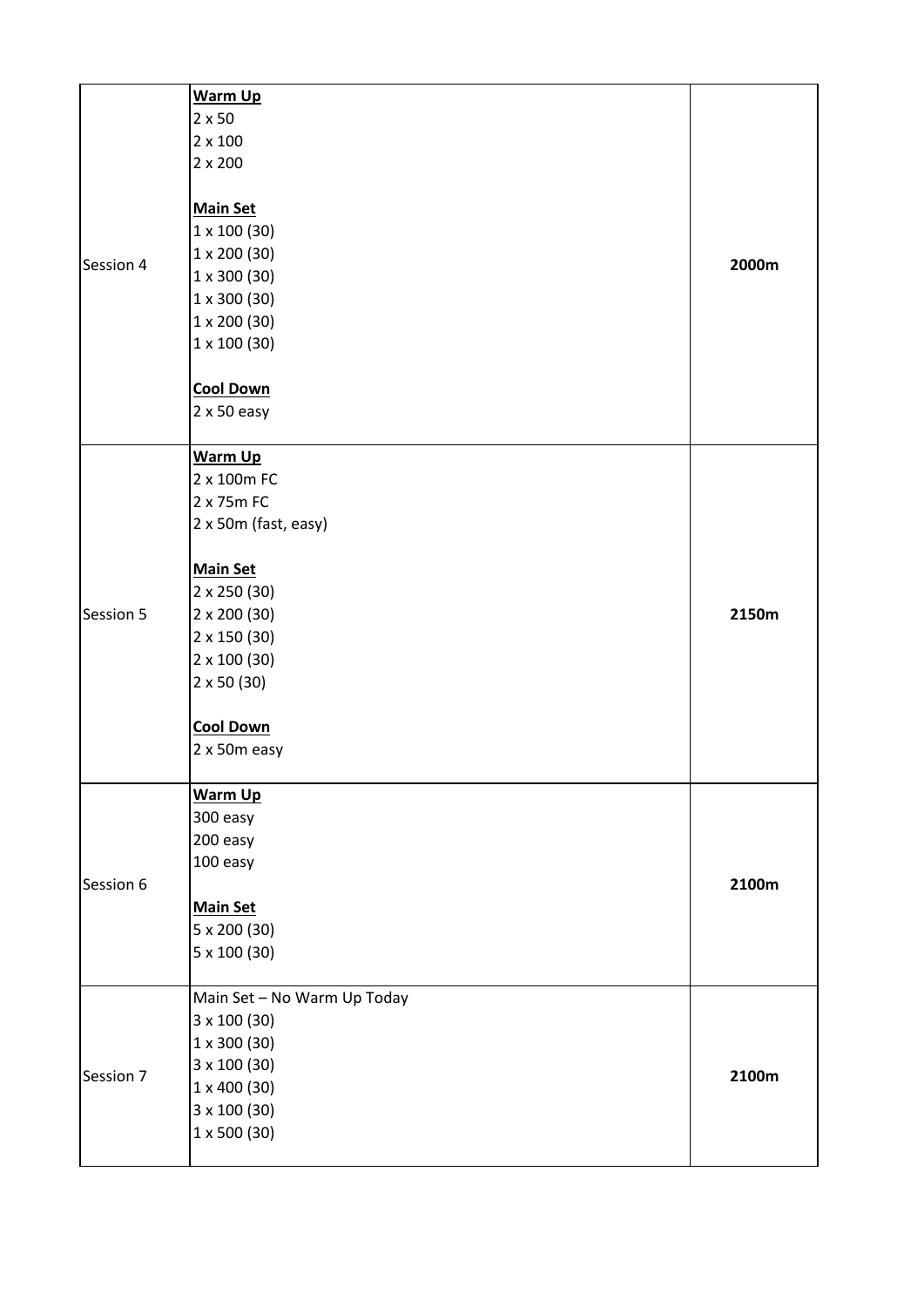| Session 8  | <b>Warm Up</b><br>300 easy<br>200 easy<br>100 easy<br>4 x 50 as (25 fast, 25 very easy)<br><b>Main Set</b><br>2 x 15 mins continuous swim with 2 mins rest<br><b>Cool Down</b><br>$2x100m$ easy                                                                   | n/a   |
|------------|-------------------------------------------------------------------------------------------------------------------------------------------------------------------------------------------------------------------------------------------------------------------|-------|
| Session 9  | <b>Warm Up</b><br>300 easy<br><b>Main Set</b><br>2 x 200 FC (25 fast + 175easy) (+15s)<br>2 x 200 FC (50 fast + 150 easy) (+15s)<br>2 x 200 FC (100 fast + 100 easy) (+15)<br>2 x 200 FC (150 easy + 25 fast, 25 easy) (+15s)<br><b>Cool Down</b><br>2 x 50m easy | 2000m |
| Session 10 | <b>Warm Up</b><br>200 easy<br><b>Main Set</b><br>• 6 x 50m FC steady<br>• 2 x 200m steady (as 50m kick - no float, 150m swim)<br>•3x50m<br>• 3 x 100m<br>$\bullet$ 3 x 150m<br>$\bullet$ 3 x 100m easy<br><b>Cool Down</b><br>2 x 50m easy                        | 2200m |
| Session 11 | <b>Warm Up</b><br>No warm up<br><b>Main Set</b><br>4 x 600m as (300, 200, 100) ie. 300+ rest, 200+, 100+ rest etc The rest<br>for each round decreases<br>1. 30s rest after each<br>2. 25s rest after each<br>3. 20s rest after each<br>4. 15s rest               | 2400m |